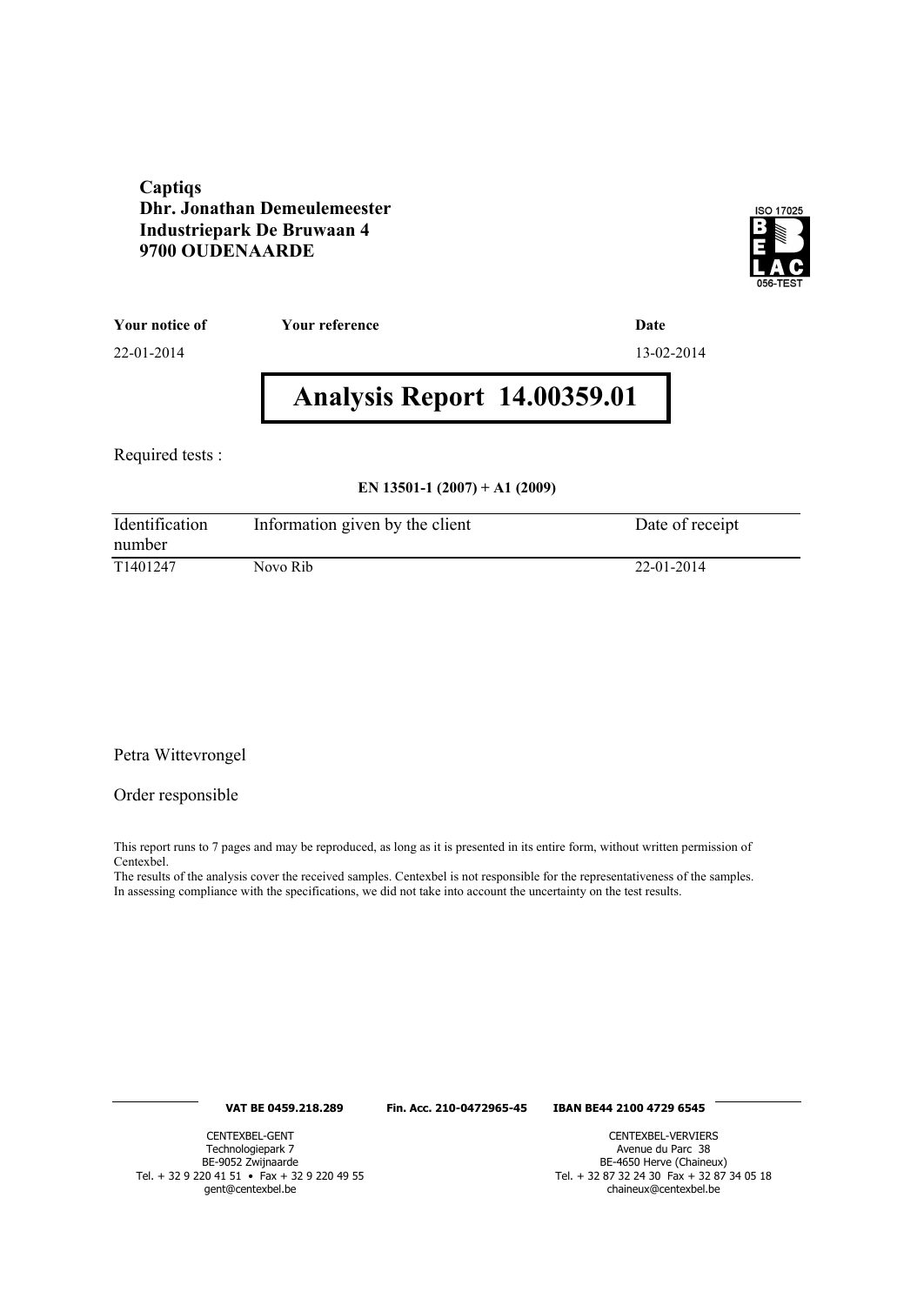**Analysis Report 14.00359.01 Date** 13-02-2014 **Page** 2/7

# **Reference: T1401247 - Novo Rib**

# *Information given by the client*

| Product standard     | EN 13501-1 $(2007) + A1 (2009)$ |
|----------------------|---------------------------------|
| FR treated           | no                              |
| FR-surface treatment | no                              |
| Type of manufacture  | Pile needle felt                |
| Use-surface          | <b>PP</b>                       |
| Backing layer        | Latex                           |
| Total mass           | $1050$ g/m <sup>2</sup>         |
| Pile thickness       | $5 \text{ mm}$                  |
| Total thickness      | 6 mm                            |
|                      |                                 |

# **Notified body No: 0493**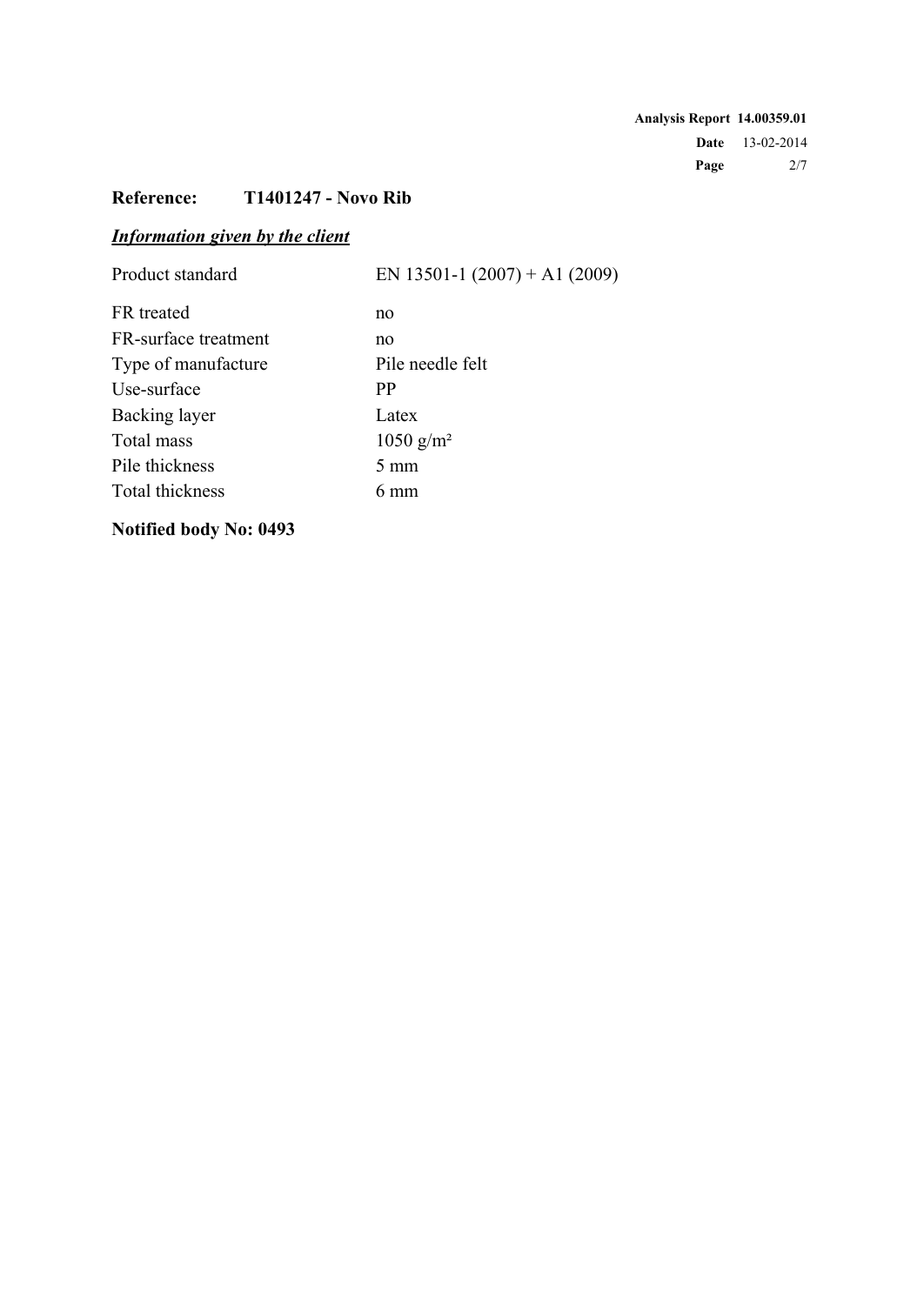### **Reference: T1401247 - Novo Rib**

### *Reaction to fire tests – Ignitability of building products subjected to direct impingement of flame - Single-flame source test*

| Date of ending the test     | 12-02-2014                                         |
|-----------------------------|----------------------------------------------------|
| Standard used               | EN ISO 11925-2 (2010)                              |
| Product standard            | EN 13501-1 $(2007) + A1 (2009)$                    |
| <b>Floor covering</b>       |                                                    |
| Deviation from the standard | -                                                  |
| Conditioning                | 23 $\degree$ C, relative humidity 50%              |
|                             | Minimum 14 days or until constant mass is achieved |

The test results relate to the behaviour of the test specimens of a product under the particular conditions of the test: they are not intended to be the sole criterion for assessing the potential fire hazard of the product in use.

| Substrate       | Fibre cement board - density $(1800 \pm 200)$ kg/m <sup>3</sup> |
|-----------------|-----------------------------------------------------------------|
| <b>Mounting</b> | Loose-laid                                                      |
| Cleaning        | Specimens have not been cleaned                                 |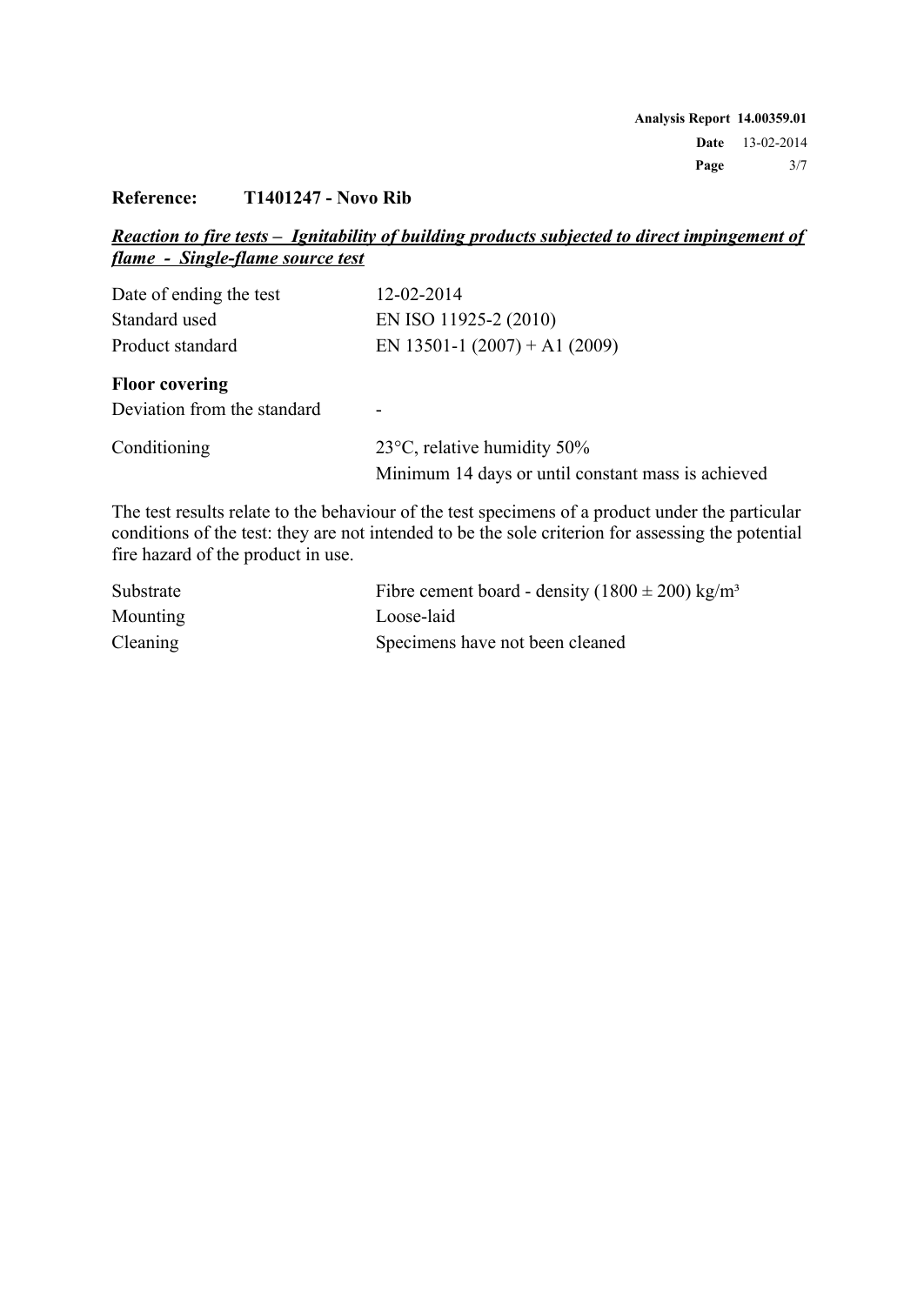| Analysis Report 14.00359.01 |                        |
|-----------------------------|------------------------|
|                             | <b>Date</b> 13-02-2014 |
| Page                        | 4/7                    |

Flame application time (s) 15

Flame application Surface

|                               | ∟ength |              | Nidth        |     |  |  |
|-------------------------------|--------|--------------|--------------|-----|--|--|
|                               |        |              |              |     |  |  |
| Time to reach 150 mm mark (s) | ×      | $\mathbf{v}$ | $\mathbf{r}$ | -14 |  |  |

 $* =$  time to reach the mark  $> 20$  s or mark not reached

# **Criteria Floorcoverings**

time to reach the mark:  $- \geq 20$  s : Class Efl

 $- < 20$  s : Class Ffl

### **Classification Class Efl**

Limitations

This classification document does not represent type approval or certification of the product.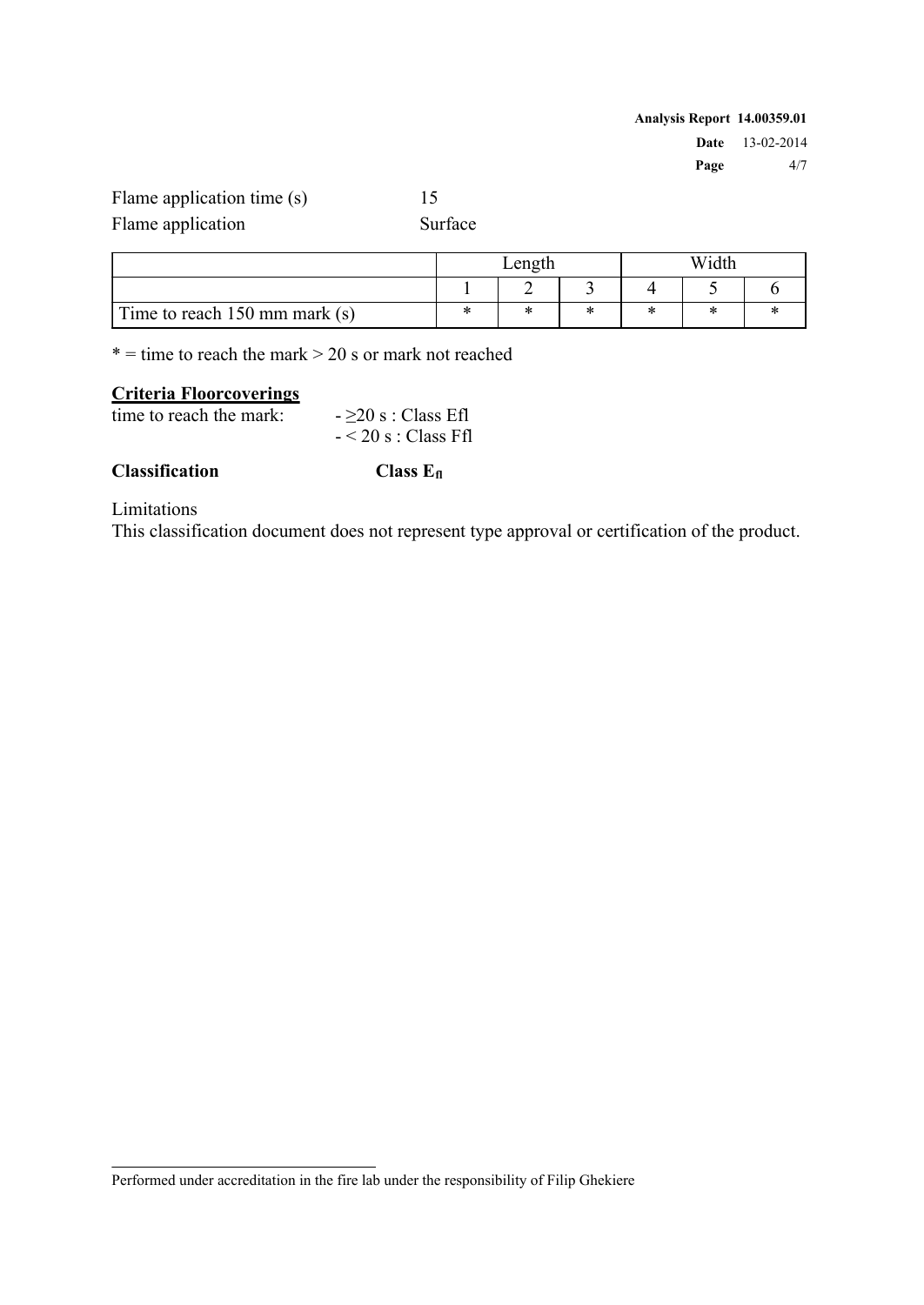### **Reference: T1401247 - Novo Rib**

### *Reaction to fire tests for floorings - Determination of the burning behaviour using a radiant heat source*

| Date of ending the test     | 12-02-2014                                         |
|-----------------------------|----------------------------------------------------|
| Standard used               | EN ISO 9239-1 (2010)                               |
| Product standard            | EN 13501-1 $(2007) + A1 (2009)$                    |
| Deviation from the standard |                                                    |
| Conditioning                | 23 $\degree$ C, relative humidity 50%              |
|                             | Minimum 14 days or until constant mass is achieved |

The test results relate to the behaviour of the test specimens of a product under the particular conditions of the test: they are not intended to be the sole criterion for assessing the potential fire hazard of the product in use.

#### **Test specimen**

| Substrate       | Fibre cement board - density $(1800 \pm 200)$ kg/m <sup>3</sup> |
|-----------------|-----------------------------------------------------------------|
| Mounting        | Loose-laid                                                      |
| <b>Cleaning</b> | Specimens have not been cleaned                                 |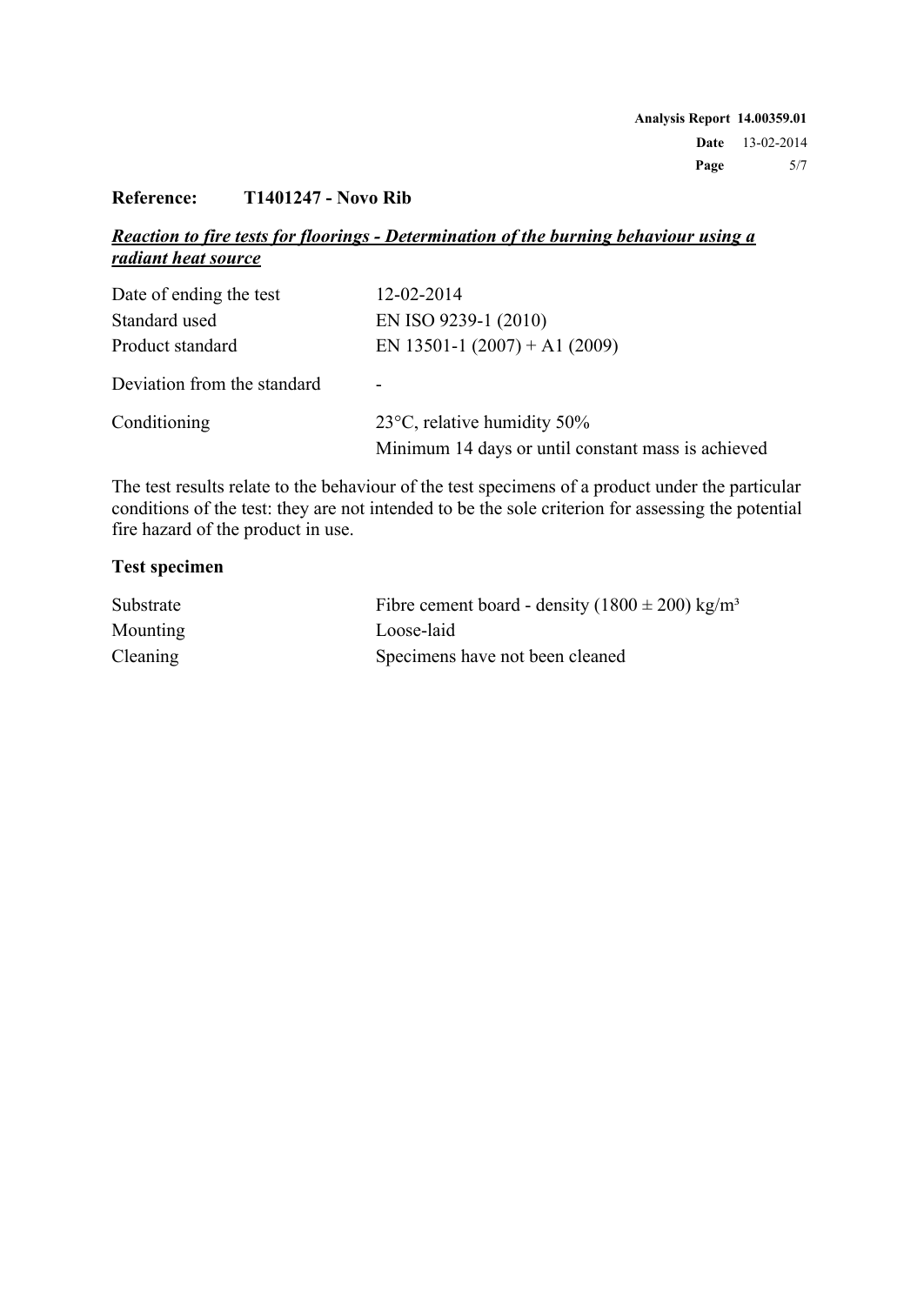|         | Flame spread distance (cm) |                  |                  | <b>Flame</b> time              | Heat<br>flux $*$  |
|---------|----------------------------|------------------|------------------|--------------------------------|-------------------|
|         | $10 \text{ min}$           | $20 \text{ min}$ | $30 \text{ min}$ |                                | kW/m <sup>2</sup> |
| Width   |                            |                  |                  |                                |                   |
| #1      | $\leq$ 11                  | $\leq$ 11        | $\leq 11$        | $12 \text{ min } 00 \text{ s}$ | $\geq$ 11.0       |
| Length  |                            |                  |                  |                                |                   |
| #1      | 14                         | 14               | 14               | $12 \text{ min } 00 \text{ s}$ | 10.1              |
| #2      | $\leq$ 11                  | $\leq$ 11        | < 11             | $12 \text{ min } 00 \text{ s}$ | $\geq$ 11.0       |
| #3      | 11                         | 11               | 11               | $12 \text{ min } 00 \text{ s}$ | 10.4              |
| Average |                            |                  |                  |                                | $\geq 10.5$       |

Radiant heat flux

\* Heat flux at the time of flame extinguishment or after a test duration of 30 minutes.

| Fire classification in accordance with EN 13501-1 $(2007) + A1 (2009)$ |                        |                                                      |  |  |
|------------------------------------------------------------------------|------------------------|------------------------------------------------------|--|--|
| Class                                                                  | EN ISO 11925-2 or CWFT | EN ISO 9239-1<br>(test duration = $30 \text{ min}$ ) |  |  |
| $B_{\rm fl}$                                                           |                        | heat flux $\geq 8.0$ kW/m <sup>2</sup>               |  |  |
| $\mathrm{C}_{\mathrm{fl}}$                                             | $\rm E_{fl}$           | heat flux $\geq$ 4.5 kW/m <sup>2</sup>               |  |  |
| $\mathcal{Y}_{\text{fl}}$                                              |                        | heat flux $\geq$ 3,0 kW/m <sup>2</sup>               |  |  |

## Smoke production: Light attenuation

|         | Maximum $(\% )$ | Total (%.min) |
|---------|-----------------|---------------|
| Width   |                 |               |
| #1      |                 | 14            |
| Length  |                 |               |
| #1      |                 | 14            |
| #2      |                 | 47            |
| #3      |                 | h             |
| Average |                 | 22            |

| Additional classification in accordance with EN 13501-1 $(2007) + A1 (2009)$ |  |  |
|------------------------------------------------------------------------------|--|--|
| smoke production $\leq 750\%$ min                                            |  |  |
| smoke production $> 750\%$ .min                                              |  |  |